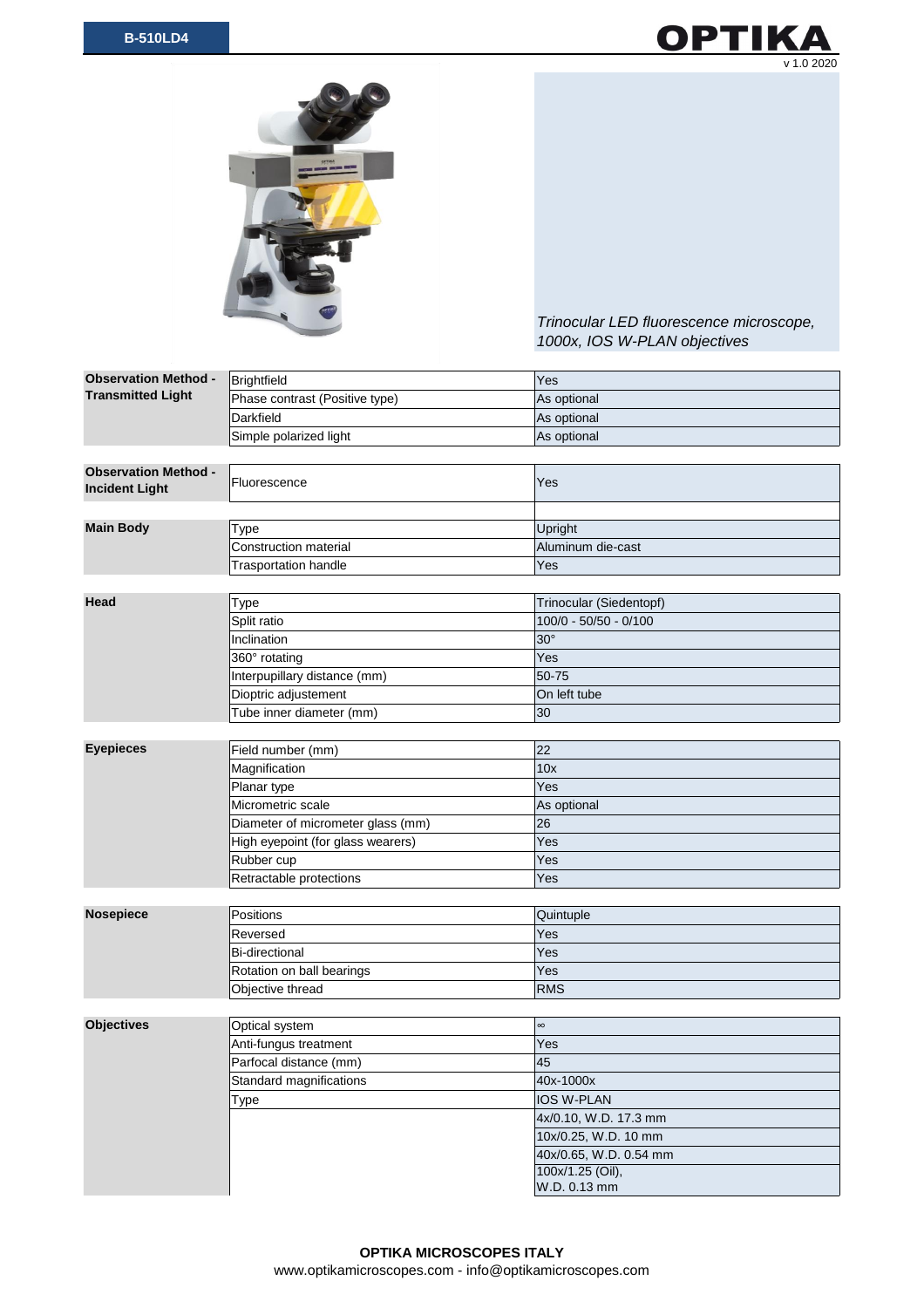| Dimensions (mm)<br>233x147<br>Moving mechanism<br>Rackless<br>Moving range (mm)<br>78x54<br>Material<br>Anti-scratch painting<br>Specimen holder<br>Yes<br>Slide number<br>$\overline{2}$<br>X-Y Vernier scale<br>Yes<br>0.1<br>Vernier scale accuracy (mm)<br><b>Condenser - Single</b><br>Type<br>Swing-out<br><b>Position</b><br>Removable<br>Yes<br>Numerical aperture (N.A.)<br>0.2 / 0.9<br>Numerical aperture scale<br>Yes<br>Diaphragms<br>Iris<br>Yes<br>Centrable<br>Focusable<br>By rack and pinion<br><b>Focusing System</b><br><b>Type</b><br>Coaxial coarse & fine<br>Coarse total travel (mm)<br>25<br>0.2<br>Fine total travel (per single rotation) (mm)<br>Fine graduations<br>100<br>$\overline{2}$<br>Fine resolution (µm)<br>Yes<br>Upper stop to prevent contact<br>Adjustable tension<br>Yes<br>Flat knob for ergonomy<br>Yes<br><b>Transmitted</b><br>Kohler illumination<br>Full<br><b>Illumination</b><br>X-LED<br>Type<br>X-LED type<br>X-LED3<br>3.6<br>Light source power (W)<br><b>Brightness control</b><br>Manual<br>Lifetime (hours)<br>>65,000<br>Temperature (K)<br>6,300<br>6<br>Max. required power (W)<br><b>Power Supply for</b><br>External<br><b>Type</b><br><b>Transmitted</b><br>Microscope connector<br>Jack, 2.1 mm<br><b>Illumination</b><br>Multi-plug (EU, UK, US)<br>Power plug type<br>100/240 Vac, 50/60 Hz<br>Input voltage<br>Output voltage<br>6 Vdc 2.5 A<br><b>Accessories Included</b><br>Dust cover<br>Yes<br>Immersion oil (10ml)<br>Yes<br>Tension adjustment tool<br>Yes<br>Allen wrench<br>Yes<br><b>User Manual</b><br>Digital version (downloadable)<br><b>Additional Information</b><br>Heating stage (as optional).<br>External rechargeable battery pack (as optional).<br><b>Product Dimensions</b><br>Height (mm)<br>490<br>Width (mm)<br>276<br>Depth (mm)<br>395<br><b>Product Weight</b><br>(kg)<br>11.5 | <b>Stage</b> | Type | Double layer |
|----------------------------------------------------------------------------------------------------------------------------------------------------------------------------------------------------------------------------------------------------------------------------------------------------------------------------------------------------------------------------------------------------------------------------------------------------------------------------------------------------------------------------------------------------------------------------------------------------------------------------------------------------------------------------------------------------------------------------------------------------------------------------------------------------------------------------------------------------------------------------------------------------------------------------------------------------------------------------------------------------------------------------------------------------------------------------------------------------------------------------------------------------------------------------------------------------------------------------------------------------------------------------------------------------------------------------------------------------------------------------------------------------------------------------------------------------------------------------------------------------------------------------------------------------------------------------------------------------------------------------------------------------------------------------------------------------------------------------------------------------------------------------------------------------------------------------------------------------------------------------------|--------------|------|--------------|
|                                                                                                                                                                                                                                                                                                                                                                                                                                                                                                                                                                                                                                                                                                                                                                                                                                                                                                                                                                                                                                                                                                                                                                                                                                                                                                                                                                                                                                                                                                                                                                                                                                                                                                                                                                                                                                                                                  |              |      |              |
|                                                                                                                                                                                                                                                                                                                                                                                                                                                                                                                                                                                                                                                                                                                                                                                                                                                                                                                                                                                                                                                                                                                                                                                                                                                                                                                                                                                                                                                                                                                                                                                                                                                                                                                                                                                                                                                                                  |              |      |              |
|                                                                                                                                                                                                                                                                                                                                                                                                                                                                                                                                                                                                                                                                                                                                                                                                                                                                                                                                                                                                                                                                                                                                                                                                                                                                                                                                                                                                                                                                                                                                                                                                                                                                                                                                                                                                                                                                                  |              |      |              |
|                                                                                                                                                                                                                                                                                                                                                                                                                                                                                                                                                                                                                                                                                                                                                                                                                                                                                                                                                                                                                                                                                                                                                                                                                                                                                                                                                                                                                                                                                                                                                                                                                                                                                                                                                                                                                                                                                  |              |      |              |
|                                                                                                                                                                                                                                                                                                                                                                                                                                                                                                                                                                                                                                                                                                                                                                                                                                                                                                                                                                                                                                                                                                                                                                                                                                                                                                                                                                                                                                                                                                                                                                                                                                                                                                                                                                                                                                                                                  |              |      |              |
|                                                                                                                                                                                                                                                                                                                                                                                                                                                                                                                                                                                                                                                                                                                                                                                                                                                                                                                                                                                                                                                                                                                                                                                                                                                                                                                                                                                                                                                                                                                                                                                                                                                                                                                                                                                                                                                                                  |              |      |              |
|                                                                                                                                                                                                                                                                                                                                                                                                                                                                                                                                                                                                                                                                                                                                                                                                                                                                                                                                                                                                                                                                                                                                                                                                                                                                                                                                                                                                                                                                                                                                                                                                                                                                                                                                                                                                                                                                                  |              |      |              |
|                                                                                                                                                                                                                                                                                                                                                                                                                                                                                                                                                                                                                                                                                                                                                                                                                                                                                                                                                                                                                                                                                                                                                                                                                                                                                                                                                                                                                                                                                                                                                                                                                                                                                                                                                                                                                                                                                  |              |      |              |
|                                                                                                                                                                                                                                                                                                                                                                                                                                                                                                                                                                                                                                                                                                                                                                                                                                                                                                                                                                                                                                                                                                                                                                                                                                                                                                                                                                                                                                                                                                                                                                                                                                                                                                                                                                                                                                                                                  |              |      |              |
|                                                                                                                                                                                                                                                                                                                                                                                                                                                                                                                                                                                                                                                                                                                                                                                                                                                                                                                                                                                                                                                                                                                                                                                                                                                                                                                                                                                                                                                                                                                                                                                                                                                                                                                                                                                                                                                                                  |              |      |              |
|                                                                                                                                                                                                                                                                                                                                                                                                                                                                                                                                                                                                                                                                                                                                                                                                                                                                                                                                                                                                                                                                                                                                                                                                                                                                                                                                                                                                                                                                                                                                                                                                                                                                                                                                                                                                                                                                                  |              |      |              |
|                                                                                                                                                                                                                                                                                                                                                                                                                                                                                                                                                                                                                                                                                                                                                                                                                                                                                                                                                                                                                                                                                                                                                                                                                                                                                                                                                                                                                                                                                                                                                                                                                                                                                                                                                                                                                                                                                  |              |      |              |
|                                                                                                                                                                                                                                                                                                                                                                                                                                                                                                                                                                                                                                                                                                                                                                                                                                                                                                                                                                                                                                                                                                                                                                                                                                                                                                                                                                                                                                                                                                                                                                                                                                                                                                                                                                                                                                                                                  |              |      |              |
|                                                                                                                                                                                                                                                                                                                                                                                                                                                                                                                                                                                                                                                                                                                                                                                                                                                                                                                                                                                                                                                                                                                                                                                                                                                                                                                                                                                                                                                                                                                                                                                                                                                                                                                                                                                                                                                                                  |              |      |              |
|                                                                                                                                                                                                                                                                                                                                                                                                                                                                                                                                                                                                                                                                                                                                                                                                                                                                                                                                                                                                                                                                                                                                                                                                                                                                                                                                                                                                                                                                                                                                                                                                                                                                                                                                                                                                                                                                                  |              |      |              |
|                                                                                                                                                                                                                                                                                                                                                                                                                                                                                                                                                                                                                                                                                                                                                                                                                                                                                                                                                                                                                                                                                                                                                                                                                                                                                                                                                                                                                                                                                                                                                                                                                                                                                                                                                                                                                                                                                  |              |      |              |
|                                                                                                                                                                                                                                                                                                                                                                                                                                                                                                                                                                                                                                                                                                                                                                                                                                                                                                                                                                                                                                                                                                                                                                                                                                                                                                                                                                                                                                                                                                                                                                                                                                                                                                                                                                                                                                                                                  |              |      |              |
|                                                                                                                                                                                                                                                                                                                                                                                                                                                                                                                                                                                                                                                                                                                                                                                                                                                                                                                                                                                                                                                                                                                                                                                                                                                                                                                                                                                                                                                                                                                                                                                                                                                                                                                                                                                                                                                                                  |              |      |              |
|                                                                                                                                                                                                                                                                                                                                                                                                                                                                                                                                                                                                                                                                                                                                                                                                                                                                                                                                                                                                                                                                                                                                                                                                                                                                                                                                                                                                                                                                                                                                                                                                                                                                                                                                                                                                                                                                                  |              |      |              |
|                                                                                                                                                                                                                                                                                                                                                                                                                                                                                                                                                                                                                                                                                                                                                                                                                                                                                                                                                                                                                                                                                                                                                                                                                                                                                                                                                                                                                                                                                                                                                                                                                                                                                                                                                                                                                                                                                  |              |      |              |
|                                                                                                                                                                                                                                                                                                                                                                                                                                                                                                                                                                                                                                                                                                                                                                                                                                                                                                                                                                                                                                                                                                                                                                                                                                                                                                                                                                                                                                                                                                                                                                                                                                                                                                                                                                                                                                                                                  |              |      |              |
|                                                                                                                                                                                                                                                                                                                                                                                                                                                                                                                                                                                                                                                                                                                                                                                                                                                                                                                                                                                                                                                                                                                                                                                                                                                                                                                                                                                                                                                                                                                                                                                                                                                                                                                                                                                                                                                                                  |              |      |              |
|                                                                                                                                                                                                                                                                                                                                                                                                                                                                                                                                                                                                                                                                                                                                                                                                                                                                                                                                                                                                                                                                                                                                                                                                                                                                                                                                                                                                                                                                                                                                                                                                                                                                                                                                                                                                                                                                                  |              |      |              |
|                                                                                                                                                                                                                                                                                                                                                                                                                                                                                                                                                                                                                                                                                                                                                                                                                                                                                                                                                                                                                                                                                                                                                                                                                                                                                                                                                                                                                                                                                                                                                                                                                                                                                                                                                                                                                                                                                  |              |      |              |
|                                                                                                                                                                                                                                                                                                                                                                                                                                                                                                                                                                                                                                                                                                                                                                                                                                                                                                                                                                                                                                                                                                                                                                                                                                                                                                                                                                                                                                                                                                                                                                                                                                                                                                                                                                                                                                                                                  |              |      |              |
|                                                                                                                                                                                                                                                                                                                                                                                                                                                                                                                                                                                                                                                                                                                                                                                                                                                                                                                                                                                                                                                                                                                                                                                                                                                                                                                                                                                                                                                                                                                                                                                                                                                                                                                                                                                                                                                                                  |              |      |              |
|                                                                                                                                                                                                                                                                                                                                                                                                                                                                                                                                                                                                                                                                                                                                                                                                                                                                                                                                                                                                                                                                                                                                                                                                                                                                                                                                                                                                                                                                                                                                                                                                                                                                                                                                                                                                                                                                                  |              |      |              |
|                                                                                                                                                                                                                                                                                                                                                                                                                                                                                                                                                                                                                                                                                                                                                                                                                                                                                                                                                                                                                                                                                                                                                                                                                                                                                                                                                                                                                                                                                                                                                                                                                                                                                                                                                                                                                                                                                  |              |      |              |
|                                                                                                                                                                                                                                                                                                                                                                                                                                                                                                                                                                                                                                                                                                                                                                                                                                                                                                                                                                                                                                                                                                                                                                                                                                                                                                                                                                                                                                                                                                                                                                                                                                                                                                                                                                                                                                                                                  |              |      |              |
|                                                                                                                                                                                                                                                                                                                                                                                                                                                                                                                                                                                                                                                                                                                                                                                                                                                                                                                                                                                                                                                                                                                                                                                                                                                                                                                                                                                                                                                                                                                                                                                                                                                                                                                                                                                                                                                                                  |              |      |              |
|                                                                                                                                                                                                                                                                                                                                                                                                                                                                                                                                                                                                                                                                                                                                                                                                                                                                                                                                                                                                                                                                                                                                                                                                                                                                                                                                                                                                                                                                                                                                                                                                                                                                                                                                                                                                                                                                                  |              |      |              |
|                                                                                                                                                                                                                                                                                                                                                                                                                                                                                                                                                                                                                                                                                                                                                                                                                                                                                                                                                                                                                                                                                                                                                                                                                                                                                                                                                                                                                                                                                                                                                                                                                                                                                                                                                                                                                                                                                  |              |      |              |
|                                                                                                                                                                                                                                                                                                                                                                                                                                                                                                                                                                                                                                                                                                                                                                                                                                                                                                                                                                                                                                                                                                                                                                                                                                                                                                                                                                                                                                                                                                                                                                                                                                                                                                                                                                                                                                                                                  |              |      |              |
|                                                                                                                                                                                                                                                                                                                                                                                                                                                                                                                                                                                                                                                                                                                                                                                                                                                                                                                                                                                                                                                                                                                                                                                                                                                                                                                                                                                                                                                                                                                                                                                                                                                                                                                                                                                                                                                                                  |              |      |              |
|                                                                                                                                                                                                                                                                                                                                                                                                                                                                                                                                                                                                                                                                                                                                                                                                                                                                                                                                                                                                                                                                                                                                                                                                                                                                                                                                                                                                                                                                                                                                                                                                                                                                                                                                                                                                                                                                                  |              |      |              |
|                                                                                                                                                                                                                                                                                                                                                                                                                                                                                                                                                                                                                                                                                                                                                                                                                                                                                                                                                                                                                                                                                                                                                                                                                                                                                                                                                                                                                                                                                                                                                                                                                                                                                                                                                                                                                                                                                  |              |      |              |
|                                                                                                                                                                                                                                                                                                                                                                                                                                                                                                                                                                                                                                                                                                                                                                                                                                                                                                                                                                                                                                                                                                                                                                                                                                                                                                                                                                                                                                                                                                                                                                                                                                                                                                                                                                                                                                                                                  |              |      |              |
|                                                                                                                                                                                                                                                                                                                                                                                                                                                                                                                                                                                                                                                                                                                                                                                                                                                                                                                                                                                                                                                                                                                                                                                                                                                                                                                                                                                                                                                                                                                                                                                                                                                                                                                                                                                                                                                                                  |              |      |              |
|                                                                                                                                                                                                                                                                                                                                                                                                                                                                                                                                                                                                                                                                                                                                                                                                                                                                                                                                                                                                                                                                                                                                                                                                                                                                                                                                                                                                                                                                                                                                                                                                                                                                                                                                                                                                                                                                                  |              |      |              |
|                                                                                                                                                                                                                                                                                                                                                                                                                                                                                                                                                                                                                                                                                                                                                                                                                                                                                                                                                                                                                                                                                                                                                                                                                                                                                                                                                                                                                                                                                                                                                                                                                                                                                                                                                                                                                                                                                  |              |      |              |
|                                                                                                                                                                                                                                                                                                                                                                                                                                                                                                                                                                                                                                                                                                                                                                                                                                                                                                                                                                                                                                                                                                                                                                                                                                                                                                                                                                                                                                                                                                                                                                                                                                                                                                                                                                                                                                                                                  |              |      |              |
|                                                                                                                                                                                                                                                                                                                                                                                                                                                                                                                                                                                                                                                                                                                                                                                                                                                                                                                                                                                                                                                                                                                                                                                                                                                                                                                                                                                                                                                                                                                                                                                                                                                                                                                                                                                                                                                                                  |              |      |              |
|                                                                                                                                                                                                                                                                                                                                                                                                                                                                                                                                                                                                                                                                                                                                                                                                                                                                                                                                                                                                                                                                                                                                                                                                                                                                                                                                                                                                                                                                                                                                                                                                                                                                                                                                                                                                                                                                                  |              |      |              |
|                                                                                                                                                                                                                                                                                                                                                                                                                                                                                                                                                                                                                                                                                                                                                                                                                                                                                                                                                                                                                                                                                                                                                                                                                                                                                                                                                                                                                                                                                                                                                                                                                                                                                                                                                                                                                                                                                  |              |      |              |
|                                                                                                                                                                                                                                                                                                                                                                                                                                                                                                                                                                                                                                                                                                                                                                                                                                                                                                                                                                                                                                                                                                                                                                                                                                                                                                                                                                                                                                                                                                                                                                                                                                                                                                                                                                                                                                                                                  |              |      |              |
|                                                                                                                                                                                                                                                                                                                                                                                                                                                                                                                                                                                                                                                                                                                                                                                                                                                                                                                                                                                                                                                                                                                                                                                                                                                                                                                                                                                                                                                                                                                                                                                                                                                                                                                                                                                                                                                                                  |              |      |              |
|                                                                                                                                                                                                                                                                                                                                                                                                                                                                                                                                                                                                                                                                                                                                                                                                                                                                                                                                                                                                                                                                                                                                                                                                                                                                                                                                                                                                                                                                                                                                                                                                                                                                                                                                                                                                                                                                                  |              |      |              |
|                                                                                                                                                                                                                                                                                                                                                                                                                                                                                                                                                                                                                                                                                                                                                                                                                                                                                                                                                                                                                                                                                                                                                                                                                                                                                                                                                                                                                                                                                                                                                                                                                                                                                                                                                                                                                                                                                  |              |      |              |
|                                                                                                                                                                                                                                                                                                                                                                                                                                                                                                                                                                                                                                                                                                                                                                                                                                                                                                                                                                                                                                                                                                                                                                                                                                                                                                                                                                                                                                                                                                                                                                                                                                                                                                                                                                                                                                                                                  |              |      |              |
|                                                                                                                                                                                                                                                                                                                                                                                                                                                                                                                                                                                                                                                                                                                                                                                                                                                                                                                                                                                                                                                                                                                                                                                                                                                                                                                                                                                                                                                                                                                                                                                                                                                                                                                                                                                                                                                                                  |              |      |              |
|                                                                                                                                                                                                                                                                                                                                                                                                                                                                                                                                                                                                                                                                                                                                                                                                                                                                                                                                                                                                                                                                                                                                                                                                                                                                                                                                                                                                                                                                                                                                                                                                                                                                                                                                                                                                                                                                                  |              |      |              |
|                                                                                                                                                                                                                                                                                                                                                                                                                                                                                                                                                                                                                                                                                                                                                                                                                                                                                                                                                                                                                                                                                                                                                                                                                                                                                                                                                                                                                                                                                                                                                                                                                                                                                                                                                                                                                                                                                  |              |      |              |
|                                                                                                                                                                                                                                                                                                                                                                                                                                                                                                                                                                                                                                                                                                                                                                                                                                                                                                                                                                                                                                                                                                                                                                                                                                                                                                                                                                                                                                                                                                                                                                                                                                                                                                                                                                                                                                                                                  |              |      |              |
|                                                                                                                                                                                                                                                                                                                                                                                                                                                                                                                                                                                                                                                                                                                                                                                                                                                                                                                                                                                                                                                                                                                                                                                                                                                                                                                                                                                                                                                                                                                                                                                                                                                                                                                                                                                                                                                                                  |              |      |              |